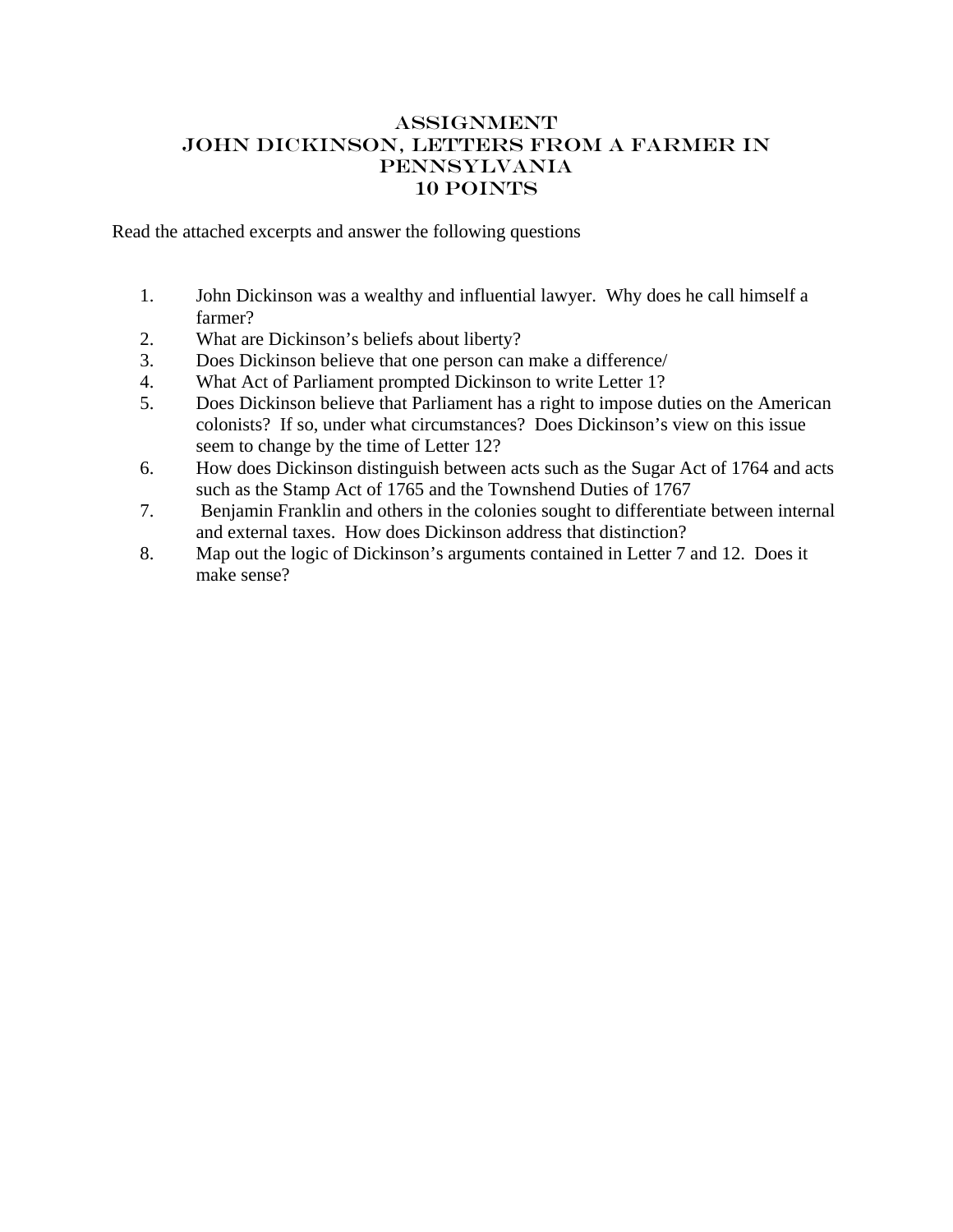# John Dickinson, Letters from a Farmer in Pennsylvania 1767-68 (excerpts)

# **Letter 1**

My dear Countrymen,

I am a *Farmer,* settled, after a variety of fortunes, near the banks of the river *Delaware,* in the province of *Pennsylvania.* I received a liberal education, and have been engaged in the busy scenes of life; but am now convinced, that a man may be as happy without bustle, as with it. My farm is small; my servants are few, and good; I have a little money at interest; I wish for no more; my employment in my own affairs is easy; and with a contented grateful mind, undisturbed by worldly hopes or fears, relating to myself, I am completing the number of days allotted to me by divine goodness.

Being generally master of my time, I spend a good deal of it in a library, which I think the most valuable part of my small estate; and being acquainted with two or three gentlemen of abilities and learning, who honor me with their friendship, I have acquired, I believe, a greater knowledge in history, and the laws and constitution of my country, than is generally attained by men of my class, many of them not being so fortunate as I have been in the opportunities of getting information.

From my infancy I was taught to love *humanity* and *liberty.* Enquiry and experience have since confirmed my reverence for the lessons then given me, by convincing me more fully of their truth and excellence. Benevolence toward mankind, excites wishes for their welfare, and such wishes endear the means of fulfilling them. *These* can be found in liberty only, and therefore her sacred cause ought to be espoused by every man on every occasion, to the utmost of his power. As a charitable, but poor person does not withhold his *mite,* because he cannot relieve *all* the distresses of the miserable, so should not any honest man suppress his sentiments concerning freedom, however small their influence is likely to be. Perhaps he "may touch some wheel,["\\*](#page-0-0) that will have an effect greater than he could reasonably expect.

These being my sentiments, I am encouraged to offer to you, my countrymen, my thoughts on some late transactions, that appear to me to be of the utmost importance to you. Conscious of my own defects, I have waited some time, in expectation of seeing the subject treated by persons much better qualified for the task; but being therein disappointed, and apprehensive that longer delays will be injurious, I venture at length to request the attention of the public, praying, that these lines may be *read* with the same zeal for the happiness of *British America,* with which they were *wrote.*

## **Letter 2**

There is another late act of parliament, [the Townshend Duties,] which appears to me to be unconstitutional, and as destructive to the liberty of these colonies, as [the Stamp Act]. The parliament unquestionably possesses a legal authority to regulate the trade of Great-Britain, and all her colonies. Such an authority is essential to the relation between a mother country and her colonies; and necessary for the common good of all. He, who considers these provinces as states distinct from the British Empire, has very slender notions of justice, or of their interests. We are but parts of a whole; and therefore there must exist a power somewhere to preside, and preserve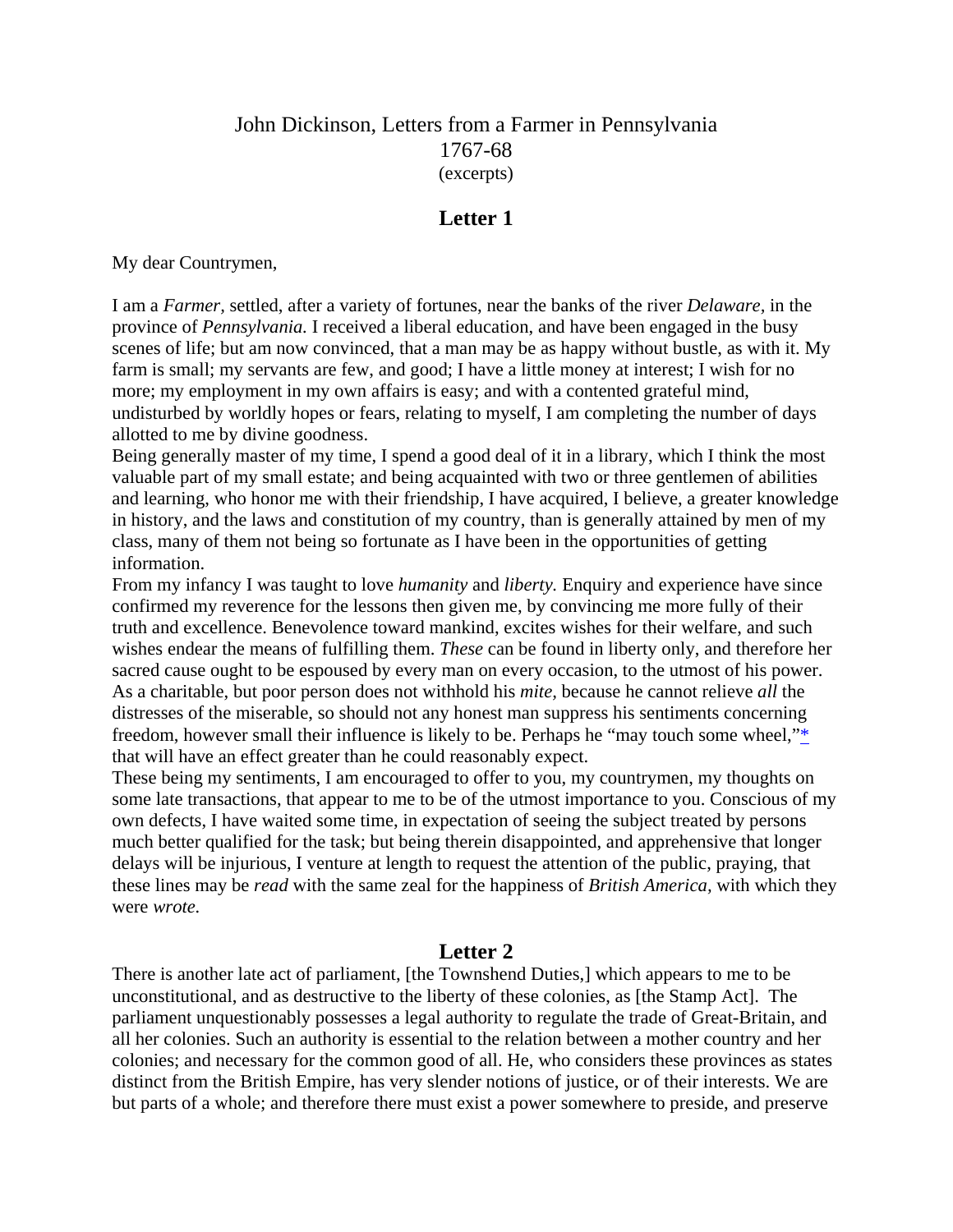the connection in due order. This power is lodged in the parliament; and we are as much dependent on Great-Britain, as a perfectly free people can be on another.

I have looked over every statute relating to these colonies, from their first settlement to this time; and I find every one of them founded on this principle, till the Stamp-Act administration. All before, are calculated to regulate and preserve or promote a mutually beneficial intercourse between several constituent parts of the empire; and though many of them imposed duties on trade, yet those duties were always imposed with design to restrain the commerce of one part, that was injurious to another, and thus promote the general welfare. The raising a revenue thereby was never intended…. Never did the British parliament, till the period above mentioned, think of imposing duties in America, for the purpose of raising a revenue….

The preamble [of the Townshend Duties reads:] "Whereas it is expedient that a revenue should be raised in his majesty's dominions in America…" Here we may observe an authority expressly claimed and exerted to impose duties on these colonies; not for the regulation of trade; not for the preservation or promotion of a mutually beneficial intercourse between the several constituent parts of the empire, heretofore the sole objects of parliamentary institutions; but for the single purpose of levying money upon us.

This I call an innovation; and a most dangerous innovation. It may perhaps be objected that Great-Britain has a right to lay what duties she pleases upon her exports, and it makes no difference to us, whether they are paid here or there.

To this I answer. These colonies require many things for their use, which the laws of Great-Britain prohibit them from getting any where but from her. Such are paper and glass. That we may legally be bound to pay any general duties on these commodities relative to the regulation of trade, is granted; but we being obliged by the laws to take from Great-Britain, any special duties imposed on exportation to us only, with intention to raise a revenue from us only, are as much taxes, upon us, as those imposed by the Stamp-Act.

What is the difference in substance and right whether the same sum is raised upon us by the rates mentioned in the Stamp-Act, on the use of paper, or by these duties, on the importation of it…. Here then, my dear countrymen, rouse yourselves, and behold the ruin hanging over your heads. If you once admit, that Great-Britain may lay duties upon, her exportations to us, for the purpose of levying money on us only, she then will have nothing to do, but to lay those duties on the articles which she prohibits us to manufacture--and the tragedy of American liberty is finished.

## Letter 4

An objection, I hear, has been made against my second letter, which I would willingly clear up before I proceed. "There is," say the objectors, "a material difference between the Stamp-Act and the [Townshend Duties] that justifies the conduct of those who opposed the former, and yet are willing to submit to the latter. The duties imposed by the Stamp-Act were internal taxes; but the present are external, and therefore the parliament may have a right to impose them." To this I answer, with a total denial of the power of parliament to lay upon these colonies any "tax" whatever.

This point, being so important to this, and to succeeding generations, I wish to be clearly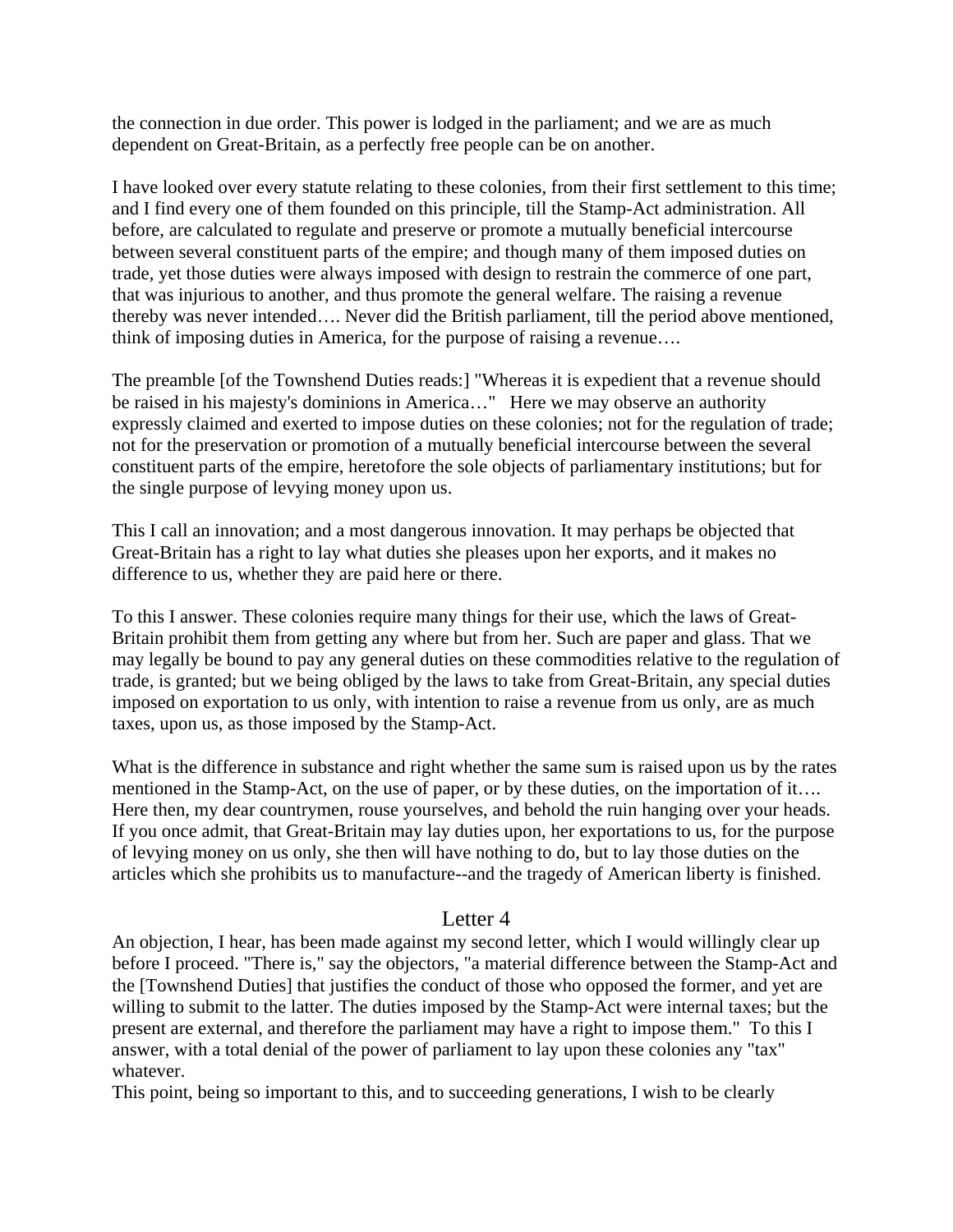understood. To the word "tax," I annex that meaning which the constitution and history of England require to be annexed to it; that is—that it is an imposition on the subject, for the sole purpose of levying money. . . . A "tax" means an imposition to raise money. Such persons therefore as speak of internal and external "taxes," I pray may pardon me, if I object to that expression, as applied to the privileges and interests of these colonies. There may be internal and external impositions, founded on different principles, and having different tendencies, every "tax" being an imposition, tho' every imposition is not a "tax." But all taxes are founded on the same principles; and have the same tendency.

#### **Letter 7**

These duties, which will inevitably be levied upon us…are expressly laid for the sole purpose of taking money. This is the true definition of "taxes." They are therefore taxes. This money is to be taken from us. We are therefore taxed. Those who are taxed without their own consent, expressed by themselves or their representatives, are slaves. We are taxed without our own consent, expressed by ourselves or our representatives. We are therefore--Slaves.

#### **Letter 12**

Let these truths be indelibly impressed on our minds--that we cannot be happy without being free--that we cannot be free, without being secure in our property--that we cannot be secure in our property, if, without our consent, others may, as by right, take it away--that taxes imposed on us by parliament, do thus take it away--that duties laid for the sole purpose of raising money, are taxes--that attempts to lay such duties should be Instantly and firmly opposed--that this opposition can never be effectual, unless it is the united effort of these provinces--that therefore benevolence of temper towards each other, and unanimity of councils, are essential to the welfare of the whole--and lastly, that for this reason, every man amongst us, who in any manner would encourage either dissension, diffidence, or indifference, between these colonies, is an enemy to himself, and to his country…

(From Paul Leicester Ford, ed., The Writings of John Dickinson, 1895, pp. 328-406.) Dickinson wrote 13 letters in all and had a significant effect on American political thought.

.